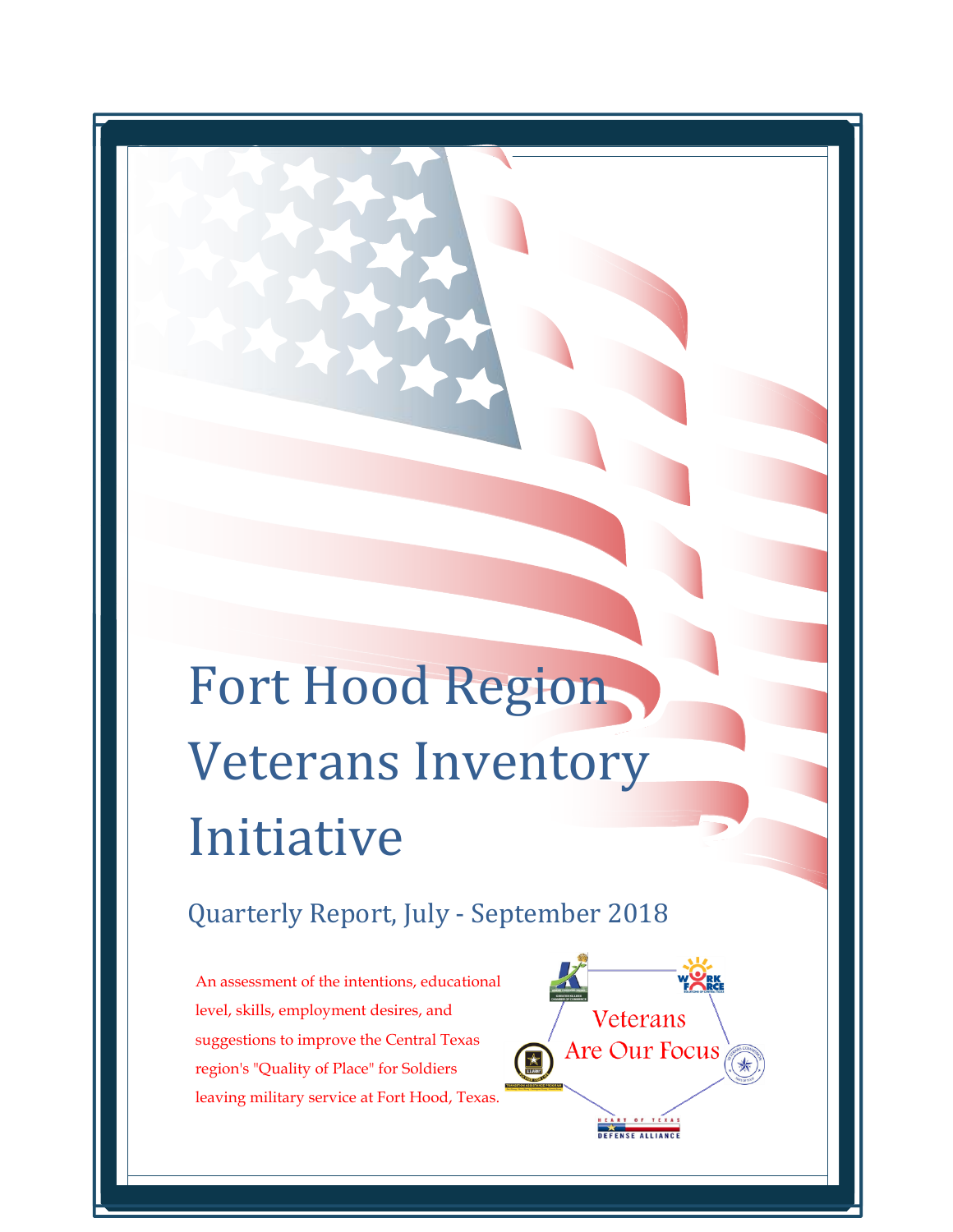

## **Quarterly Report: 4th Quarter, FY 2018**

(July - September 2018)

**A. BACKGROUND**: Operation Economic Transformation is the Greater Killeen Chamber of Commerce (GKCC) plan to identify, measure, and capitalize on new and emerging economic development opportunities present in the Central Texas region. In April 2006, the Greater Killeen Chamber of Commerce (GKCC) employed TIP Strategies, Inc. to conduct a study to identify, measure, and capitalize on the new and emerging economic development opportunities present in the Central Texas region. The results of their study were published in 2007.

One key recommendation from the study was to regularly administer a survey for veterans separating from military service at Fort Hood to capture insightful information regarding their skills and desired career fields post separation for all Soldiers and Spouses. In July 2006, the following parties entered into a Memorandum of Understanding (MOU) to routinely inventory the intentions, educational level, skills, and employment desires of separating Soldiers in order to improve the Fort Hood regional "Quality of Place":

- Fort Hood Soldier for Life-Transition Assistance Program (SFL-TAP)
- Workforce Solutions of Central Texas Board
- Workforce Solutions of Central Texas Service Centers
- Greater Killeen Chamber of Commerce
- Heart of Texas Defense Alliance
- Texas Veterans Commission

Data is collected via a voluntary ten-question survey administered during either the Soldier for Life - Transition Assistance Program (SFL-TAP) workshop or installation final clearance<sup>1</sup>. The purpose for the collection and analysis of this data is threefold:

1. Develop and retain the region's skilled and motivated military Veteran workforce;

2. Foster innovation and entrepreneurship; retain existing businesses, and attract new business to the region; and

3. Align the efforts of the participating agencies to enhance options for current and future/potential residents.

#### **B. DEMOGRAPHICS**

 $\overline{\phantom{a}}$ 

1. For the 4th Quarter FY 2018 (July - September 2018), 954 Soldiers completing their military service responded to the survey with the demographics graphed below.

<sup>&</sup>lt;sup>1</sup> Retiring Soldiers may participate in TAP up to two years prior to their retirement date, while non-retiring Soldiers may participate up to one year in advance. Effective November 2012, all Soldiers separating from the military are required to attend the TAP seminar and will provide the opportunity for more Soldiers to participate in the optional Veterans Inventory Initiative survey.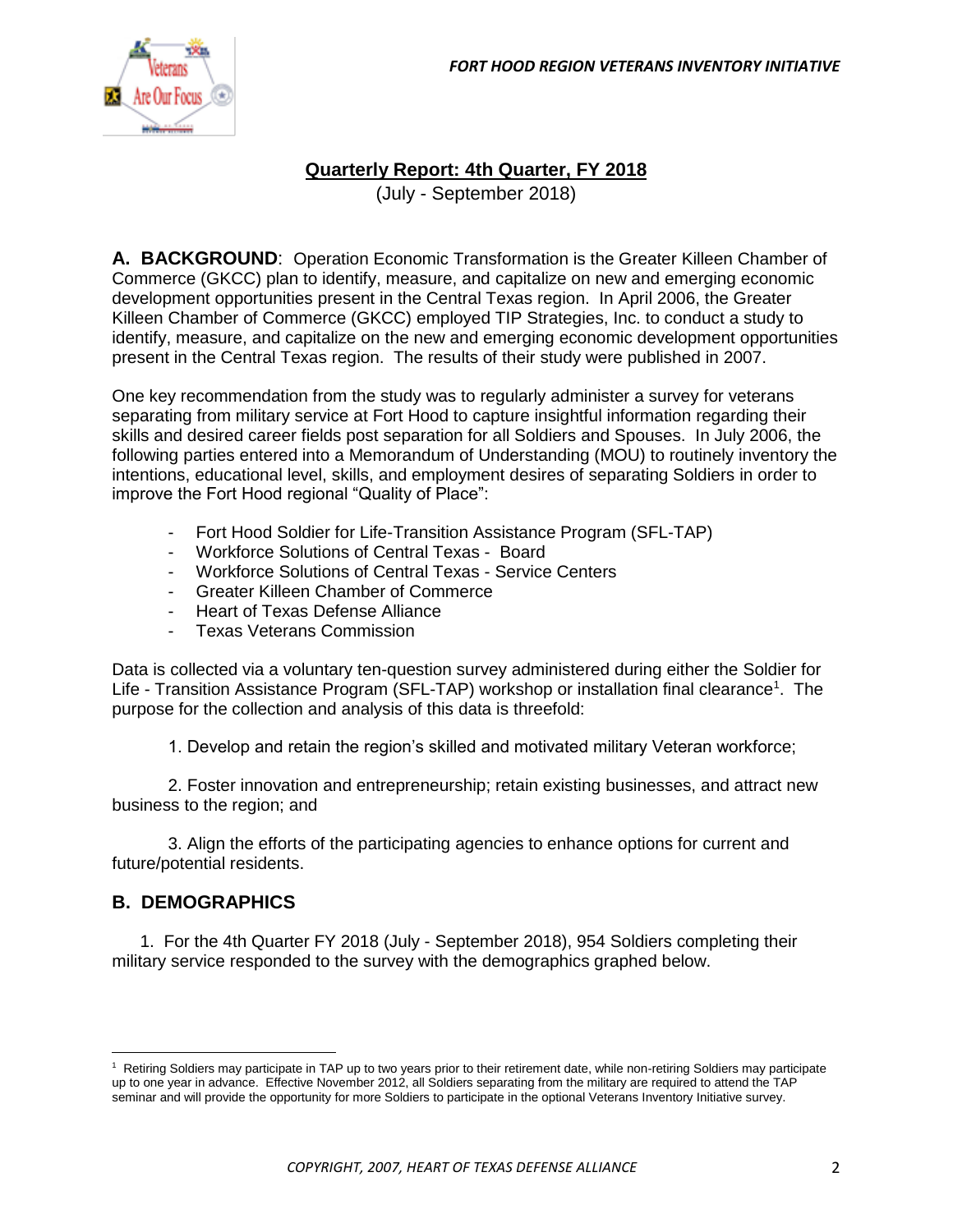

# **Demographic Distribution**



2. The Veterans Inventory Initiative has collected data on Soldiers separating from the service at Fort Hood since FY 2007 and reports have been based on responses from a total of 44,417 separating and retiring Soldiers. Using a new survey implemented in 2014, the amount of those separating from the service during the timeframe of October 2016 to December 2018 has fluctuated between 71-80%, while the amount retiring has fluctuated between 20-29%.



|                           | Separation | Retirement |
|---------------------------|------------|------------|
| 4th Qtr 16                | 76.6       | 23.4       |
| <b>1st Qtr 17</b>         | 72.3       | 27.7       |
| $\blacksquare$ 2nd Qtr 17 | 71.5       | 28.5       |
| ■ 3rd Qtr 17              | 76.9       | 23.1       |
| $\blacksquare$ 4th Qtr 17 | 79.9       | 20.1       |
| $\blacksquare$ 1st Qtr 18 | 84.4       | 15.6       |
| 2nd Qtr 18                | 71.7       | 28.3       |
| 3rd Qtr 18                | 73.6       | 26.4       |
| ■ 4th Qtr 18              | 73.9       | 26.1       |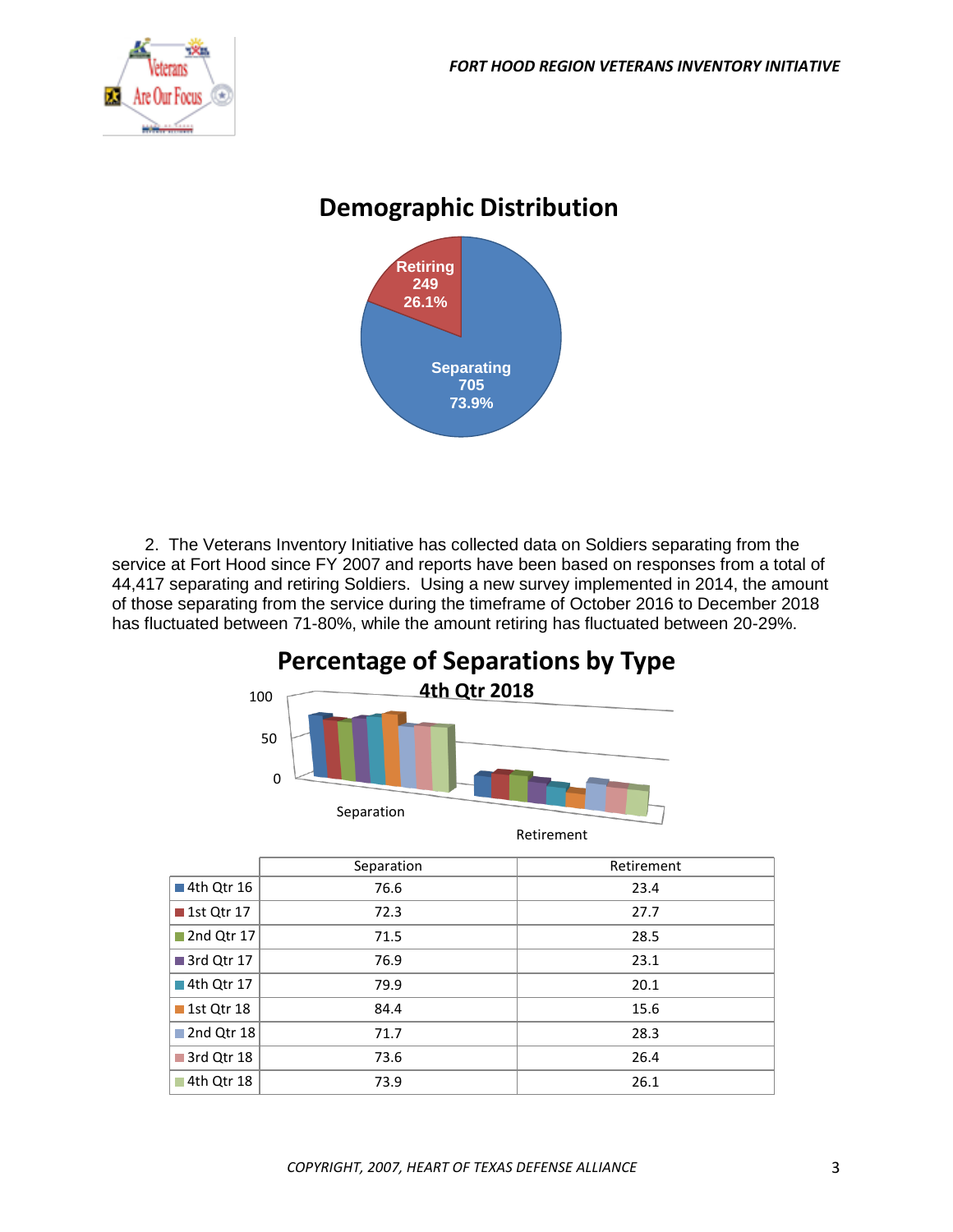

**C. INTENTIONS ON STAYING IN THE REGION**: The respondents were surveyed regarding their intentions on remaining in the region (within 30 miles of Fort Hood – generally equating to the Killeen-Temple-Fort Hood Metropolitan Statistical Area (MSA)) when their service ended. For this quarter, we received a total of 954 respondents in the following categories.

1. 83of 954 respondents representing 8.7% are listed as undecided since they did not know at the time of the survey.

2. 302 of 954 respondents representing 31.7% indicated they intended to stay in the region.

3. 569 of 954 respondents representing 59.6% indicated they would not stay in the region. The survey also asks respondents that do not intend to remain in the MSA if a job available in the area would change their response.



### **INTENTIONS TO STAY IN KTMPO MSA**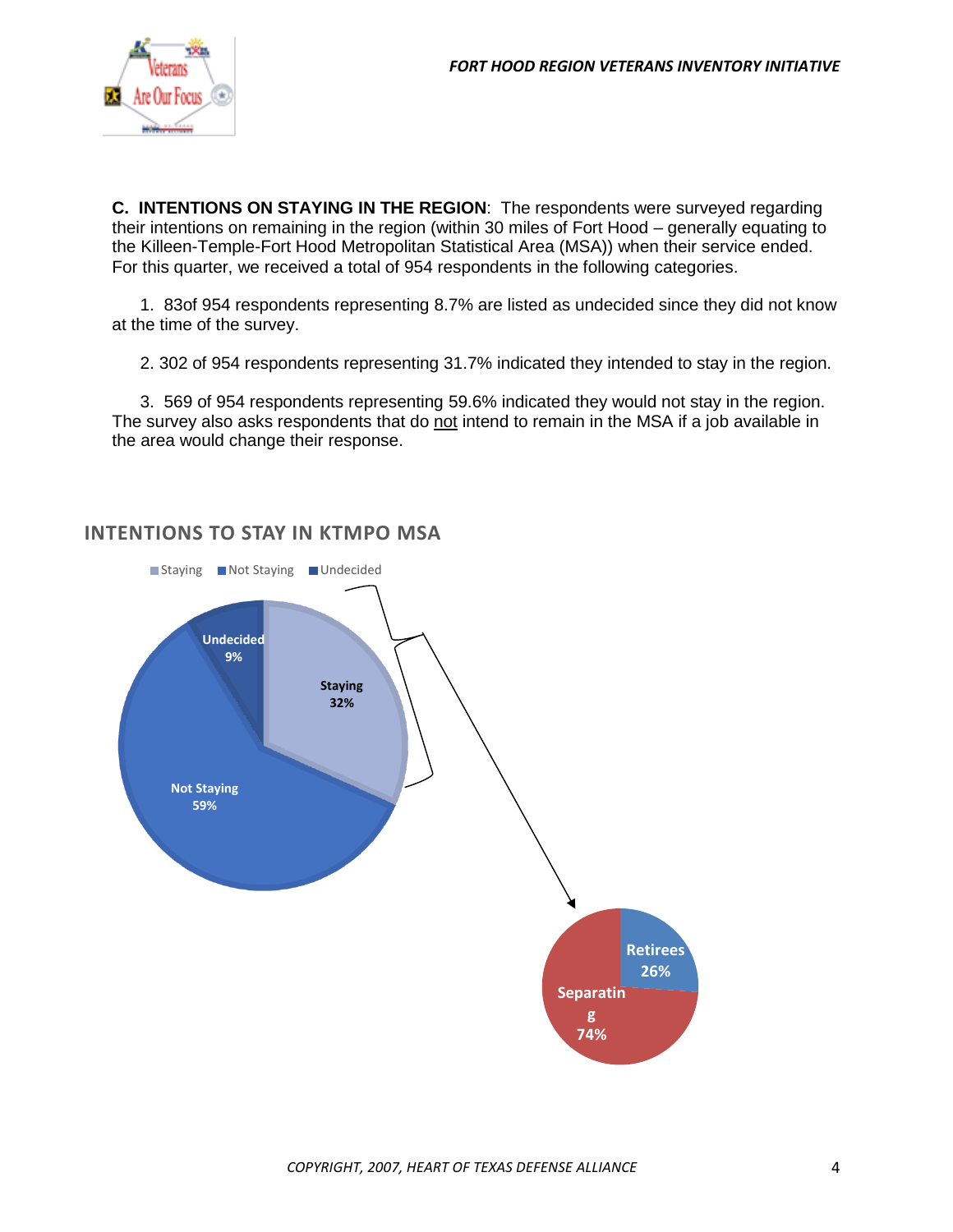

4. 307 of 648 respondents representing 47.4% indicated they would stay in the area if desirable employment were available. Of the total 954 respondents, 306 did not respond to this survey question.

5. The 32% (302 of 954) of those staying in the MSA represent two demographics of retiring and separating. The second graph above represents the percentages of those separating and those retiring since each group represent two different demographics potentially searching for jobs in the local area.

#### **D. DEMOGRAPHICS OF THOSE INTENDING TO STAY IN THE REGION**:

1. When analyzing data of Soldiers' intentions on remaining in the Killeen-Temple-Fort Hood MSA over the last seventeen quarters, the graph below indicates that the percent of Soldiers intending to remain in the area consistently averaged between 22 and 32 percent within this time period. It is also important to note that the numbers, according to the Retired Army Personnel System, shows a continual increase in retirees remaining in the region throughout the past three years and we will continue to monitor these results.



# **Percent Intending to Stay**

2. Military retirees residing in the MSA: While the Veterans Inventory Initiative only surveys the intent of Soldiers departing the service, we are able to more accurately track the disposition of the retiring population using data from the Retired Army Personnel System (RAPS), which is based on the actual retired Soldiers' zip code. According to RAPS, the cities of Killeen, Harker Heights, Belton, Nolanville, and Salado experienced retiree growth rates larger than the MSA overall growth of 68.3% for the period June 2009 to December 2018.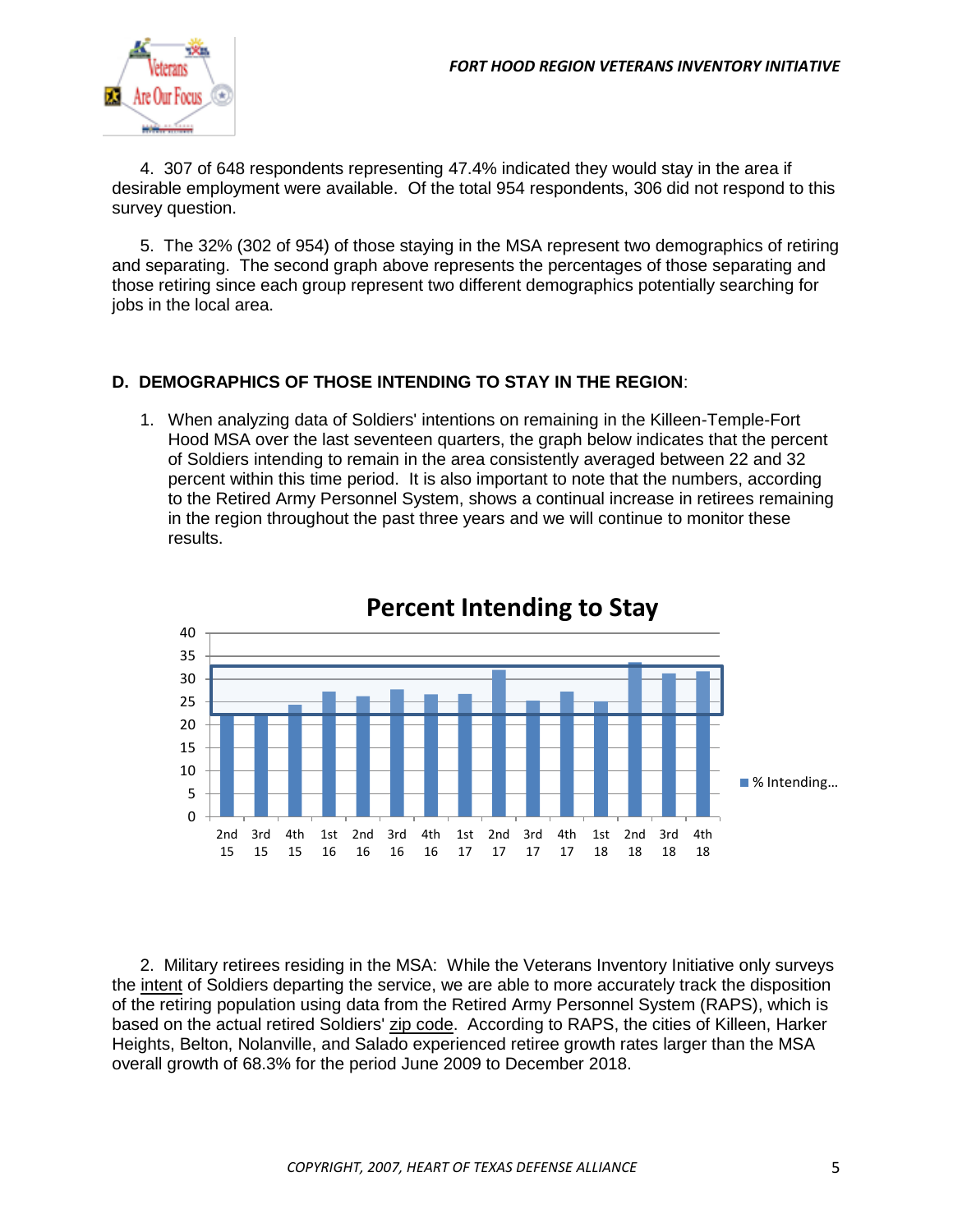

|                       | <b>JUNE</b><br>2009 | <b>DEC</b><br>2018 | % GROWTH<br>2009 - 2018 |
|-----------------------|---------------------|--------------------|-------------------------|
| <b>KILLEEN</b>        | 8120                | 14,179             | $+74.6%$                |
| <b>COPPERAS COVE</b>  | 3,028               | 4,397              | $+45.2%$                |
| <b>HARKER HEIGHTS</b> | 1,843               | 3,350              | $+81.8%$                |
| <b>TEMPLE</b>         | 1,150               | 2,044              | $+77.7%$                |
| <b>KEMPNER</b>        | 884                 | 1,283              | $+45.1%$                |
| <b>BELTON</b>         | 826                 | 1,482              | $+79.4%$                |
| <b>LAMPASAS</b>       | 356                 | 504                | $+41.6%$                |
| <b>GATESVILLE</b>     | 350                 | 556                | +58.9%                  |
| <b>NOLANVILLE</b>     | 266                 | 508                | $+91%$                  |
| <b>SALADO</b>         | 206                 | 355                | $+72.3%$                |
| <b>MSA</b>            | 17,029              | 28,658             | $+68.3%$                |

3. In an economic impact study released in May 2016, Texas Comptroller Glenn Hegar reported that more than 287,000 retirees, survivors, and their families remained within traveling distance of Fort Hood. While this number usually continues to grow each quarter with 85-90% of all local retirees remaining in the region and many others moving into the region due to Quality of Life factors, this quarter the number was 27.8% of all retirees who completed the voluntary survey stated they planned to remain in the local area. Current estimates now show over 384,000 people are supported by Fort Hood locally and outside the MSA. Below are some key data points to provide additional insights into the growth rates locally:

a. According to Military Times, Killeen ranked 21 out of 234 medium-sized cities as "Best for Vets: Places to Live 2019. Three categories were used to compare all of the locations: 1) Veteran and military culture and services; 2) economic indicators; and 3) livability factors such as crime, health, school quality, and traffic,

[https://rebootcamp.militarytimes.com/transition/news/2018/09/10/best-for-vets-places-to-live-](https://rebootcamp.militarytimes.com/transition/news/2018/09/10/best-for-vets-places-to-live-2019/)[2019/,](https://rebootcamp.militarytimes.com/transition/news/2018/09/10/best-for-vets-places-to-live-2019/) September 2018.

b. Killeen ranked number #90 out of the top 125 metro areas to live based on the U.S. News and World Reports study, "125 Best Places to Live in the USA." The study compared 125 metro areas in the U.S. based on quality of life and the job markets of each area, as well as value and desire to live in the area,

[https://killeenchamber.com/killeen\\_ranked\\_in\\_125\\_best\\_places\\_to\\_live\\_in\\_the\\_usa,](https://killeenchamber.com/killeen_ranked_in_125_best_places_to_live_in_the_usa) April 2018.

c. According to CNN Money, the Texas military town of Killeen has nearly closed the home ownership gap between black and white resident homeowners with only a 14.5% difference. This makes Killeen the lowest racial homeownership gap in the country, and the area supports integration that many of the larger cities lack,

[http://money.cnn.com/2018/04/17/news/economy/kileen-texas-](http://money.cnn.com/2018/04/17/news/economy/kileen-texas-homeownership/index.html?section=money_news_economy&utm_source=feedburner&utm_medium=feed&utm_campaign=Feed%3A+rss%2Fmoney_news_economy+%28CNNMoney%3A+Economy+News%29)

[homeownership/index.html?section=money\\_news\\_economy&utm\\_source=feedburner&utm\\_me](http://money.cnn.com/2018/04/17/news/economy/kileen-texas-homeownership/index.html?section=money_news_economy&utm_source=feedburner&utm_medium=feed&utm_campaign=Feed%3A+rss%2Fmoney_news_economy+%28CNNMoney%3A+Economy+News%29) [dium=feed&utm\\_campaign=Feed%3A+rss%2Fmoney\\_news\\_economy+%28CNNMoney%3A+E](http://money.cnn.com/2018/04/17/news/economy/kileen-texas-homeownership/index.html?section=money_news_economy&utm_source=feedburner&utm_medium=feed&utm_campaign=Feed%3A+rss%2Fmoney_news_economy+%28CNNMoney%3A+Economy+News%29) [conomy+News%29,](http://money.cnn.com/2018/04/17/news/economy/kileen-texas-homeownership/index.html?section=money_news_economy&utm_source=feedburner&utm_medium=feed&utm_campaign=Feed%3A+rss%2Fmoney_news_economy+%28CNNMoney%3A+Economy+News%29) April 2018.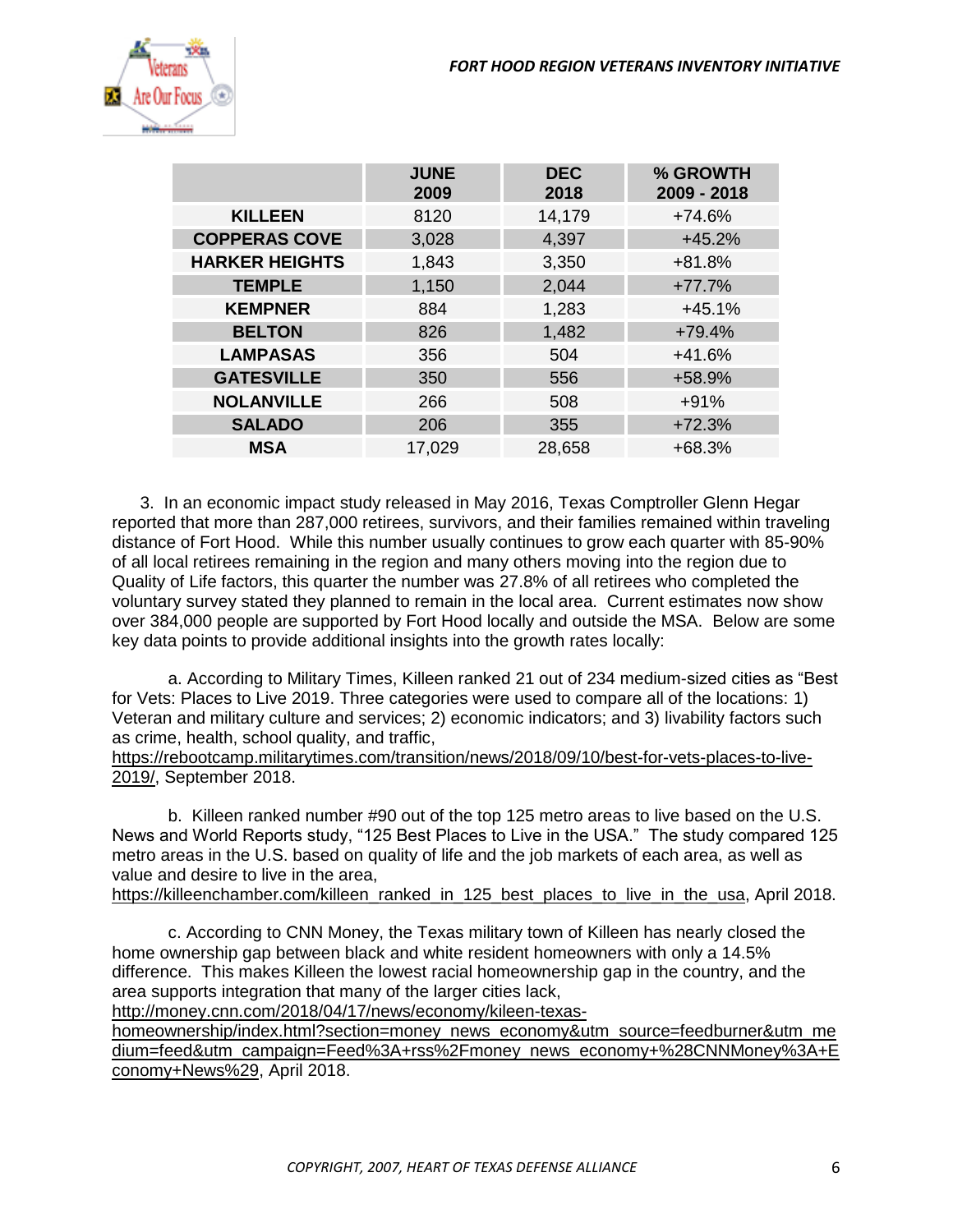

d. According to the Texas Association of Realtors, Bell County ranked eighth out of ten for the total number of residents coming from out of state. According to the U.S. Census Bureau, this is the fourth straight year for an increase in residents moving to Texas from out of state, [http://kdhnews.com/news/local/report-bell-county-among-top-destinations-for-new-texas](http://kdhnews.com/news/local/report-bell-county-among-top-destinations-for-new-texas-residents/article_7d7b52b2-0fa9-11e8-823c-67e0a141d1d4.html)[residents/article\\_7d7b52b2-0fa9-11e8-823c-67e0a141d1d4.html,](http://kdhnews.com/news/local/report-bell-county-among-top-destinations-for-new-texas-residents/article_7d7b52b2-0fa9-11e8-823c-67e0a141d1d4.html) February 2018.

e. Bell County was awarded a \$3.1M grant from the state's Defense Economic Adjustment Assistance Grant (DEAAG) program for security improvements at the Robert Gray Army Airfield and the Killeen-Fort Hood Regional Airport, [http://kdhnews.com/news/local/bell](http://kdhnews.com/news/local/bell-county-awarded-million-for-airfield-security/article_99a030c2-e086-11e7-8eb1-f7511932809f.html)[county-awarded-million-for-airfield-security/article\\_99a030c2-e086-11e7-8eb1](http://kdhnews.com/news/local/bell-county-awarded-million-for-airfield-security/article_99a030c2-e086-11e7-8eb1-f7511932809f.html) [f7511932809f.html,](http://kdhnews.com/news/local/bell-county-awarded-million-for-airfield-security/article_99a030c2-e086-11e7-8eb1-f7511932809f.html) December 2017.

f. In January 2017, the Killeen unemployment rate was 4.5% compared with the Texas and national unemployment rate of 4.8%, [http://www.deptofnumbers.com/unemployment/texas/killeen/,](http://www.deptofnumbers.com/unemployment/texas/killeen/) June 2017.

g. Killeen ranked 7 out of 10 in the Value Index according to the U.S. News and World Report Best Places to Live study. Killeen's cost of living is lower than the national average of other large Texas metro areas with median home values and median monthly rental expenses. Because of this, Killeen residents are able to stretch their dollar further than residents of other major metro areas, and have easy access to the larger more expensive areas like Dallas-Fort Worth, Austin, and Houston, [https://realestate.usnews.com/places/texas/killeen,](https://realestate.usnews.com/places/texas/killeen) February 2017.

h. The Texas Transportation Commission approved the designation of 25 miles of US highway 190 in Bell County as a section of the new Interstate 14 which is part of the Interstate Highway System, and part of the new national Fort-to-Port strategic transportation system linking military facilities to deployment seaports, [http://www.gulfcoaststrategichighway.org/,](http://www.gulfcoaststrategichighway.org/) January 2017.

i. The American Defense Communities (ADC) designated Fort Hood as one of the eight "Great American Defense Communities" across the United States for providing continuous support to its service members and their military families, [http://www.hrmffa.org/images/Hampton-Roads-VA-GADC-2017-press-release.pdf,](http://www.hrmffa.org/images/Hampton-Roads-VA-GADC-2017-press-release.pdf) January 2017.

j. Killeen was ranked number 20 overall out of 505 cities nationwide, and 4 out of 158 mid-sized cities for the most 2008 recession-recovered city based on 18 economic indicators including "inflow of college educated workers," "share of households receiving public assistance," and "home ownership rank," [https://wallethub.com/edu/most-least-recession](https://wallethub.com/edu/most-least-recession-recovered-cities/5219/#city-size)[recovered-cities/5219/#city-size,](https://wallethub.com/edu/most-least-recession-recovered-cities/5219/#city-size) January 2017.

k. According to the Greater Killeen Chamber of Commerce, Wallprotex provided a study, based off of data from the Bureau of Labor Statistics, on the job growth in the construction field. As of November 2016, Killeen ranked 10th nationally out of 358 cities. The city saw a growth of 12.66% compared to this time the previous year with 8,900 construction jobs. Consistent job growth in the construction field indicates more homes and buildings are being constructed, which is a sign that the local community and economy are growing, [https://killeenchamber.com/killeen\\_ranked\\_10th\\_nationally\\_in\\_construction\\_job\\_growth](https://killeenchamber.com/killeen_ranked_10th_nationally_in_construction_job_growth)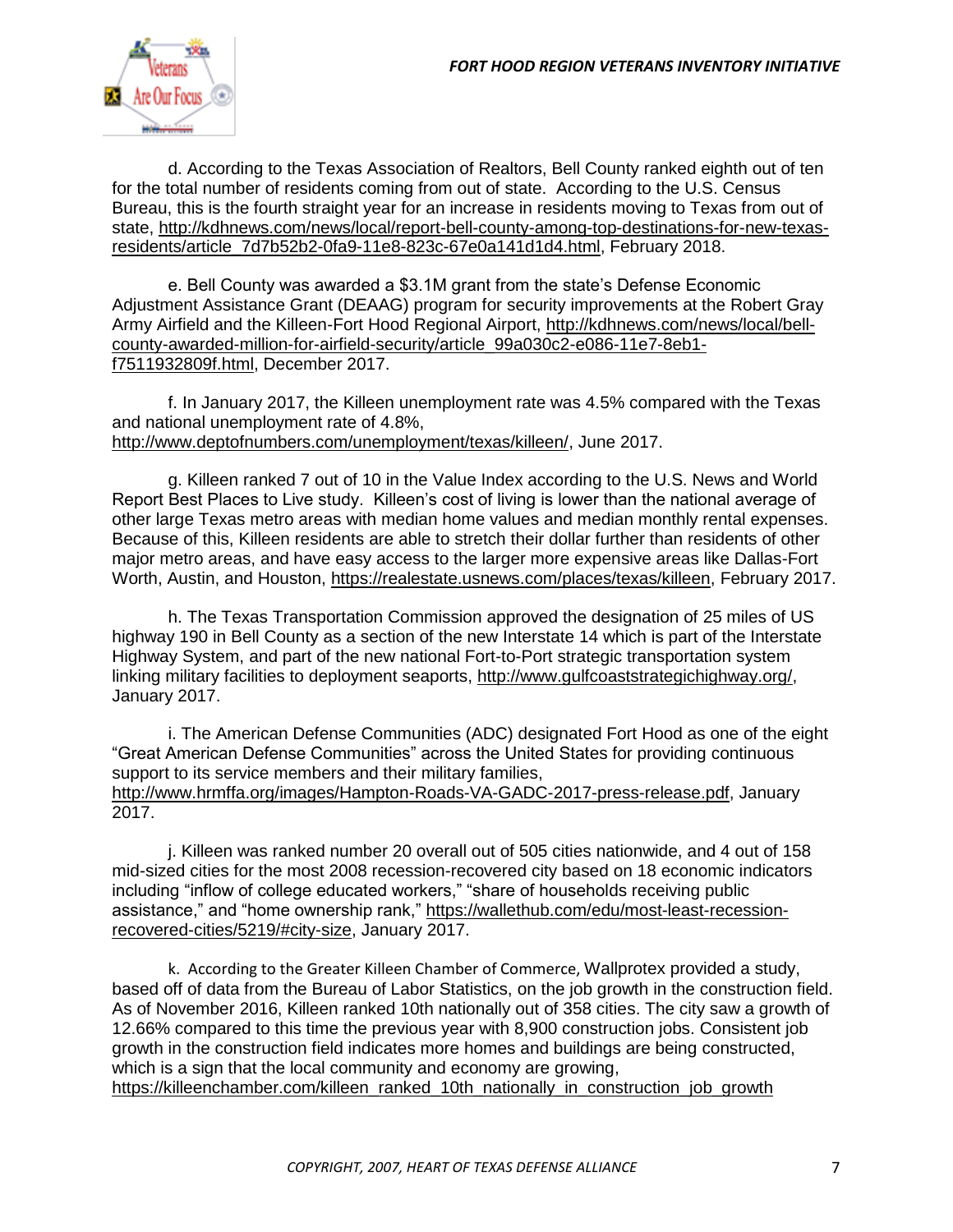

4. In addition to these indicators of economic stability for the Killeen-Temple-Fort Hood MSA, the Texas Comptroller also stated in the 2018 economic report that Fort Hood's economic impact was \$24.6 billion statewide. Comptroller Glenn Hegar stated "Fort Hood is an economic engine that helps growth in Texas." The report states that Fort Hood is responsible for 55,261 direct jobs and also indirectly responsible for 150,155 jobs throughout Texas.

**D. MILITARY OCCUPATIONAL SPECIALITIES**: Departing Soldiers represented 109 different Military Occupational Specialties (MOS). However, 92.7% (754 of the 813 valid respondents (only 813 of 954 answered the question)) can be grouped into five general areas: Combat Arms, Logistics/Transportation, Maintainers/Repairers, Medical, and Information Technology/Communications. The sixth area shown on the following chart, Other, is comprised of the remaining 59 Soldiers leaving the service with an MOS not covered in the five areas above.





1. Traditionally, Combat Arms is the largest group and remains the largest group this quarter. Most, if not all, will be combat veterans of the Iraq/Afghanistan campaigns, which have a distinctive small-unit focus by their nature. Therefore, in addition to the skills listed below, these Soldiers would likely have extensive leadership and staff planning skills (soft skills) that would be a tremendous asset to any organization.

2. Soldiers in combat arms comprise 32.2%(262/813) of the separating population.

| Infantry $(76)$ | Member or leader who individually employs small arms/heavy |
|-----------------|------------------------------------------------------------|
|                 | anti-armor weapons in support of combat operations.        |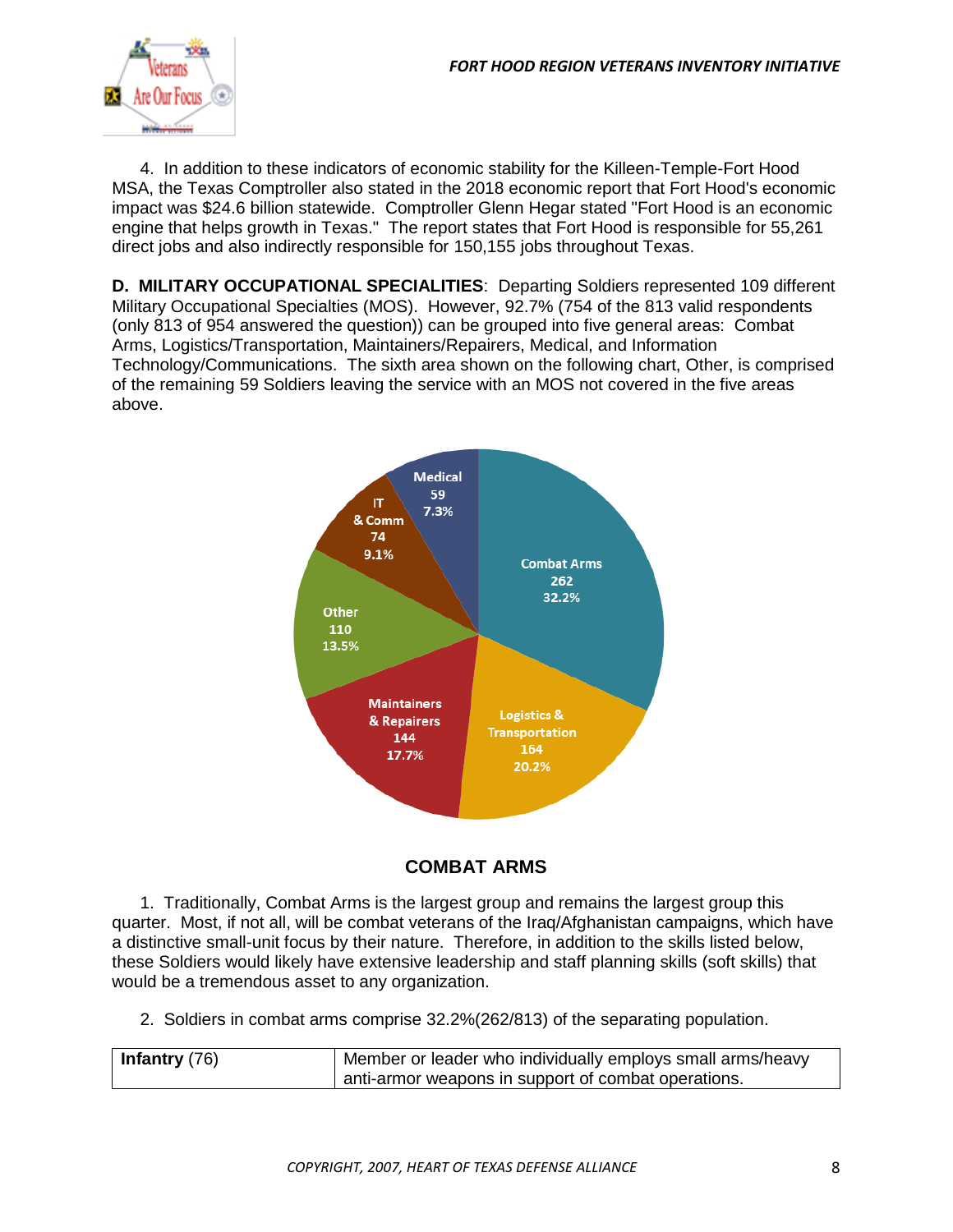

| Engineer (68)              | Of the 35 Soldiers, 26 are combat engineers and are directly<br>engaged in providing mobility, counter-mobility and survivability<br>support to combat forces. Operates, directs and assists in the<br>operation of various light and heavy engineer wheeled and<br>tracked vehicles. Directs construction of shelters and assembly<br>of military fixed bridges. Another 8 have engineer MOS<br>specialties of bridge construction, horizontal construction<br>engineer, and firefighter. |
|----------------------------|--------------------------------------------------------------------------------------------------------------------------------------------------------------------------------------------------------------------------------------------------------------------------------------------------------------------------------------------------------------------------------------------------------------------------------------------------------------------------------------------|
| Armor $(53)$               | Member or leader who employs main battle tanks or cavalry<br>fighting vehicles in combat operations and performs<br>reconnaissance and security.                                                                                                                                                                                                                                                                                                                                           |
| Field Artillery (48)       | Operate or supervise high technology cannon artillery weapons,<br>automated tactical data systems, intelligence activities, target<br>processing, radar operations, artillery surveying operations, or<br>meteorological observation.                                                                                                                                                                                                                                                      |
| Air Defense Artillery (17) | Operate command/control/communications/computer<br>information systems or the lightweight, highly mobile Avenger or<br>medium weight Patriot Air Defense Missile systems.                                                                                                                                                                                                                                                                                                                  |

# **LOGISTICS AND TRANSPORTATION**

3. Soldiers serving in the logistics and transportation fields comprise 20.2%(164/813) of the separating population. The top four categories are shown below.

| <b>Unit Supply</b><br>Specialists (33)          | Supervise or perform duties involving the request, receipt, storage,<br>issue, accountability, and preservation of individual, organizational,<br>installation, and expendable supplies and equipment. |
|-------------------------------------------------|--------------------------------------------------------------------------------------------------------------------------------------------------------------------------------------------------------|
| <b>Food Service</b><br>Specialists (29)         | Supervise or prepares, cooks and serves food in field or garrison<br>food service operations.                                                                                                          |
| <b>Automated Logistical</b><br>Specialists (25) | Supervise and perform management or stock record/warehouse<br>functions pertaining to receipt, storage, distribution and issue, and<br>maintain equipment records and parts.                           |
| <b>Petroleum Supply</b><br>Specialists (22)     | Supervise the receipt, storage, accountability, and cares for<br>dispensing, issuing and shipping bulk or packaged petroleum, oils,<br>and lubricants.                                                 |

#### **MAINTAINERS/ REPAIRERS**

4. Soldiers that work in the field of maintenance and repair comprise 17.7%(144/813) of the separating population. The top four categories are shown below.

| <b>Tracked Vehicle</b><br><b>Mechanics (36)</b> | Perform or supervise unit maintenance, diagnose, and troubleshoot<br>malfunctions on gas turbine and diesel power plants; the<br>suspension, steering, hydraulics, auxiliary power units, and the<br>armament/fire control systems on tracked vehicles including the M1 |
|-------------------------------------------------|-------------------------------------------------------------------------------------------------------------------------------------------------------------------------------------------------------------------------------------------------------------------------|
|                                                 | Abrams main battle tank and Bradley Fighting Vehicle.                                                                                                                                                                                                                   |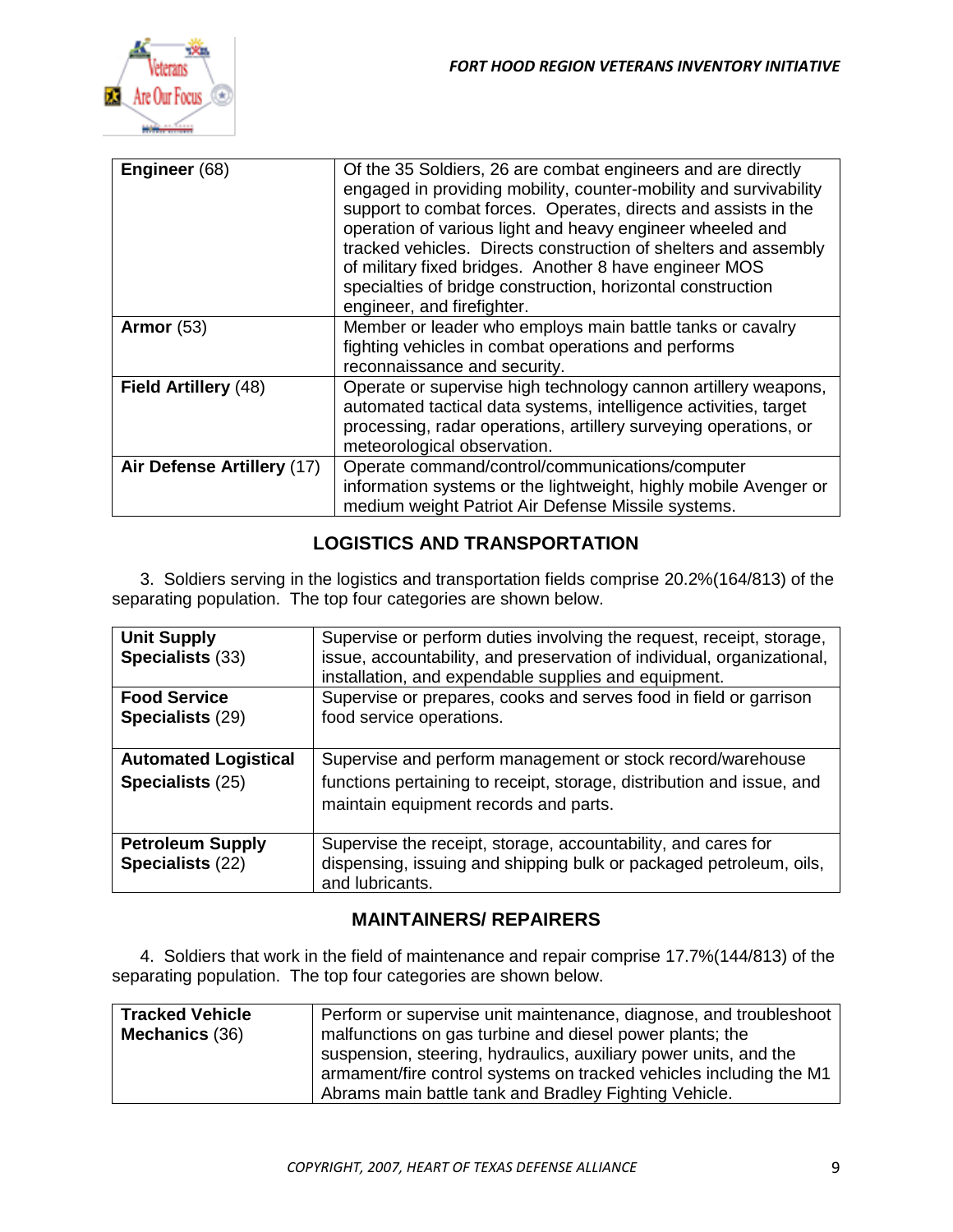

| Special purpose (35)                     | 6 different low-density fields that require a degree of technical skills<br>that would support the repair and maintenance of Army vehicles<br>and equipment. These skills include metal workers (welders),<br>machinists, small arms and fire control repair, power generation,<br>computer/detection systems, radar, avionic communication<br>equipment, and special purpose equipment (such as HVAC and<br>refrigeration systems). |
|------------------------------------------|--------------------------------------------------------------------------------------------------------------------------------------------------------------------------------------------------------------------------------------------------------------------------------------------------------------------------------------------------------------------------------------------------------------------------------------|
| <b>Wheeled Vehicle</b><br>Mechanics (34) | Supervise and perform unit, direct support and general support<br>level maintenance and recovery operations on light and heavy<br>wheeled vehicles, their associated trailers and material handling<br>equipment.                                                                                                                                                                                                                    |
| <b>Aviation repairers (22)</b>           | 4 different enlisted specialties (less pilots and air traffic controllers)<br>ranging from aircraft structural repairers to airframe-specific<br>armament/electrical/avionics system repairers.                                                                                                                                                                                                                                      |

## **INFORMATION TECHNOLOGY AND COMMUNICATIONS**

5. The information technology and communications field make up 9.1%(74/813) of the separating population. The top five categories are shown below.

| <b>Multichannel</b><br><b>Transmission System</b><br><b>Operator-Maintainer</b><br>(16)<br><b>Cable Systems</b><br><b>Installer-Maintainer</b> | Supervise, install, operate and perform unit level maintenance on<br>multi-channel line-of-site and tropospheric scatter communications<br>systems, communications security (COMSEC) devices, and<br>associated equipment.<br>Cable Systems Installer-Maintainers are primarily responsible for<br>installing, operating and performing maintenance on cable and wire                                                                                                                                                                     |
|------------------------------------------------------------------------------------------------------------------------------------------------|-------------------------------------------------------------------------------------------------------------------------------------------------------------------------------------------------------------------------------------------------------------------------------------------------------------------------------------------------------------------------------------------------------------------------------------------------------------------------------------------------------------------------------------------|
| (14)                                                                                                                                           | communications systems, communication security devices and<br>associated equipment.                                                                                                                                                                                                                                                                                                                                                                                                                                                       |
| <b>Signal Support</b><br><b>Systems Specialist</b><br>(10)                                                                                     | Supervise, install, employ, maintain, troubleshoot and assist users<br>with battlefield signal support systems, terminal devices, satellite<br>communications equipment and automated telecommunications<br>computer systems, to include local area networks, wide area<br>networks and routers. Integrate signal systems and networks;<br>performs unit level maintenance on authorized signal equipment<br>and associated electronic devices; train and provide technical<br>assistance to users of signal equipment.                   |
| <b>Information</b><br><b>Technology Specialist</b><br>(7)                                                                                      | Supervise, install, operate and perform unit level maintenance on<br>multi-functional/multi-user information processing systems,<br>peripheral equipment, and associated devices. Perform analyst<br>and information assurance functions and conducts data system<br>studies. Perform Information Services Support Office (ISSO) duties<br>of printing, publications, records management and Communication<br>Security (COMSEC) custodian functions and certification authority<br>duties in support of the Defense Message System (DMS). |
| <b>Satellite</b><br><b>Communication</b><br><b>Systems Operator-</b><br>Maintainer (6)                                                         | Satellite Communication Systems Operator-Maintainers are<br>responsible for making sure that the lines of communication are<br>always up and running. They install, operate, maintain and repair<br>strategic and tactical multichannel satellite communications.                                                                                                                                                                                                                                                                         |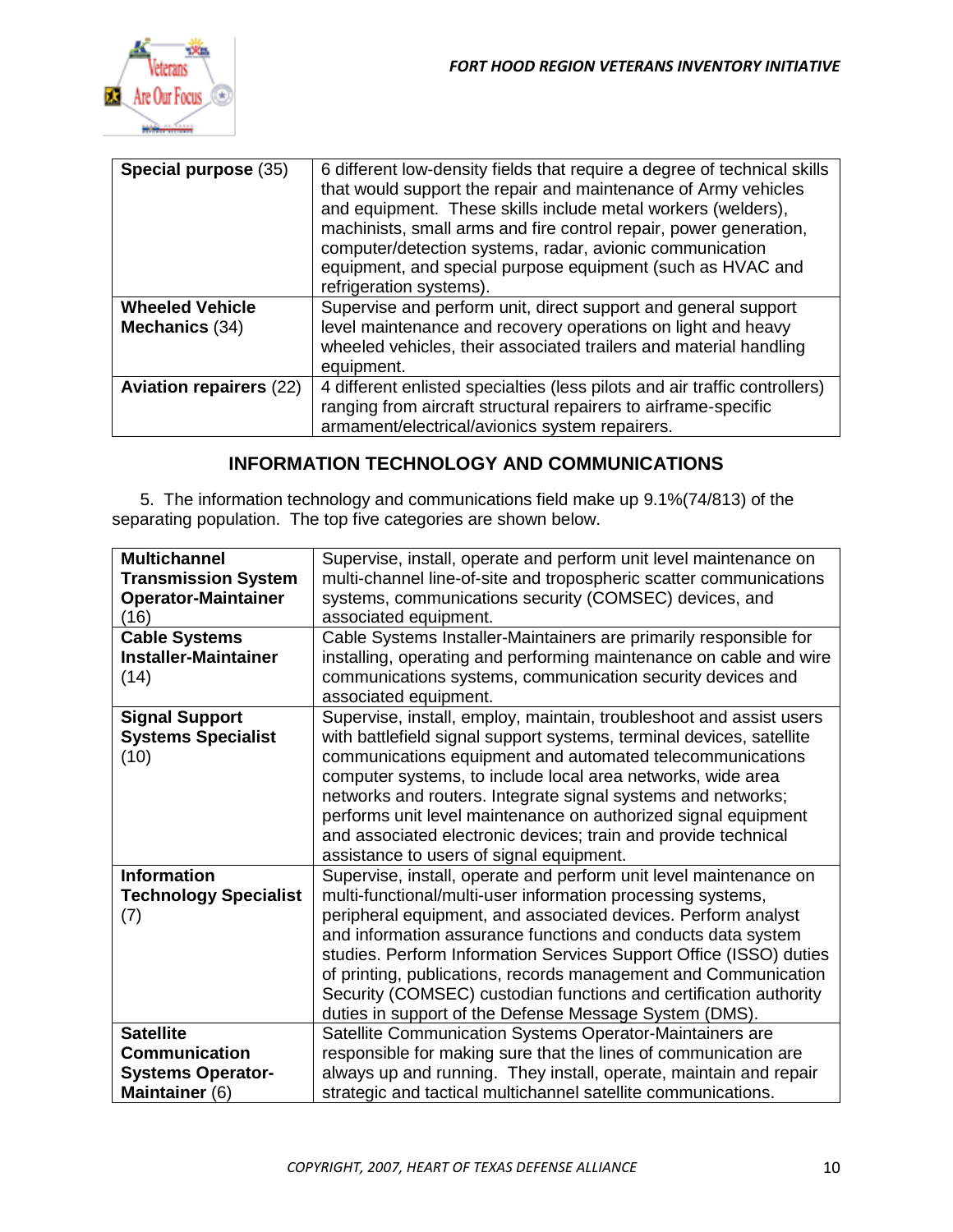

## **MEDICAL**

6. Personnel in the medical field make up 7.3%(59/813) of the separating population.

| <b>Health Care Specialist</b><br>(32) | Provide emergency medical treatment, limited primary care, and<br>force health protection, evacuation in a variety of operational and<br>clinical settings from point of injury or illness through the continuum<br>of military health care under the supervision of a physician, nurse<br>or physician's assistant. As a field combat medic, provides<br>emergency medical care/treatment at point of wounding on the<br>battlefield or to battle and non-battle casualties during wartime. |
|---------------------------------------|----------------------------------------------------------------------------------------------------------------------------------------------------------------------------------------------------------------------------------------------------------------------------------------------------------------------------------------------------------------------------------------------------------------------------------------------------------------------------------------------|
| Other $(27)$                          | 5 Medical Laboratory Specialists, 4 Dental Specialists, 3 Mental<br>Health Specialists, 3 Radiology Specialist, 2 Animal Care<br>Specialists, and 10 other Soldiers with various medical specialty<br>MOSs.                                                                                                                                                                                                                                                                                  |

### **E. DESIRED POST- MILITARY SERVICE EMPLOYMENT:**

Respondents are asked to indicate the type (or types) of post-military employment they desire. If married, they can indicate their spouse's employment preferences as well. In order to standardize input for ease of analysis, the survey provides 14 broad categories conforming to industry categories found in the North American Industrial Classification System (NAICS). The choice "other" is offered when a specific desired category is not provided. Because this survey is voluntary and can be taken up to a year before the date of separation during the Soldier for Life-Transition Assistance Program, it may be very possible that at the time of the survey, the majority just did not know what area of employment he/she would prefer. For this 4<sup>th</sup> Quarter report, of those who did respond to this question (345 Soldiers and 535 spouses), the top five desired categories of post-military service employment were<sup>2</sup>:

1. Soldiers Separating:

l

| <b>SOLDIER</b>               |     | <b>SPOUSE</b>             |     |
|------------------------------|-----|---------------------------|-----|
| 1. Administrative/Office:    | 110 | 1. Administrative/Office: | 435 |
| 2. Law Enforcement/Security: | 42  | 2. Other:                 | 27  |
| 3. Management/Business:      | 24  | 3. Medical/Health Field:  | 15  |
| 4. Other:                    | 22  | 4. Aviation:              | 10  |
| 5. Medical/Health Field:     | 20  | 5. Education/Teaching:    |     |

The anomalies in Military Occupational Specialty (MOS) data may have been carried over to the types of post-service employment desired. Law Enforcement/Security has always ranked as

<sup>&</sup>lt;sup>2</sup>Employers desiring to hire Fort Hood veterans should contact Fort Hood Soldier for Life -Transition Assistance Program (formerly known as ACAP) directly through the TAP Director of Marketing, Mr Robert Schumacher: at (254)288-0827; [Robert.c.schumacher.civ@mail.mil;](mailto:Robert.c.schumacher.civ@mail.mil) or by posting their opportunity and company website URL on the TAP website [\(www.acap.army.mil\)](http://www.acap.army.mil/). Mr Schumacher can coordinate employer participation in a host of TAP transition events, as well as assist with highly specialized targeted hiring initiatives. Employers may place a job posting via "Work in Texas" (www.workintexas.com) - a statewide, internet-based job-matching system through Workforce Solutions of Central Texas (WFSCT) (254) 200-2020. The Texas Veterans Services (TVC) staff work closely with the Central Texas Workforce Business Services including job development, direct referrals, and military skills-civilian occupations matching. Contact Adam Jones, TVC Supervisor, (254) 200-2038.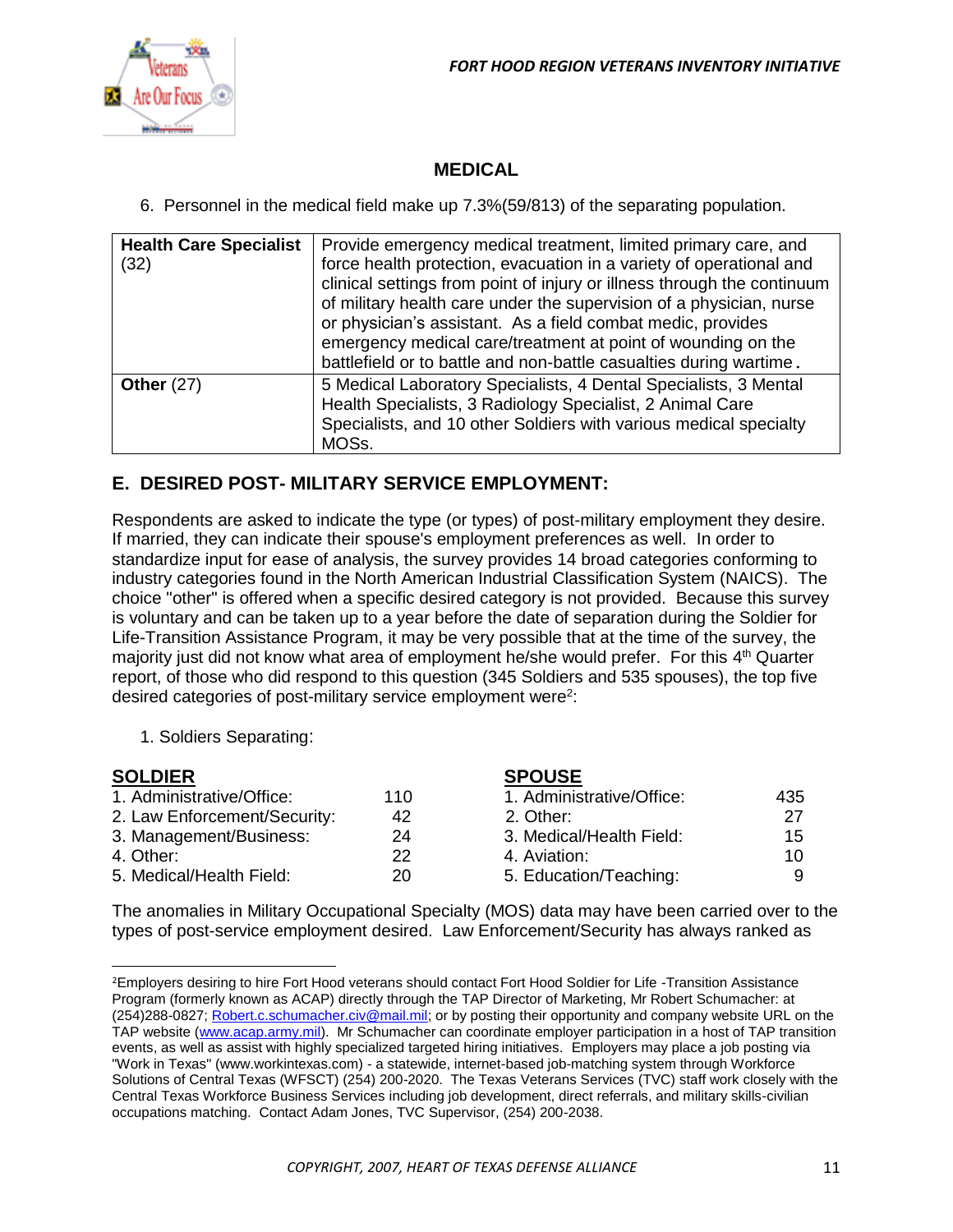

one of the top five desired career choices for post-service employment, which continues to be the case this quarter and is most likely attributed to the larger number of Soldiers responding to the survey who were separating with a Combat Arms MOS. Since October 2007, the top desired careers for spouses have usually included Management/Business, Administrative/Office, and Medical/Health Field, but included Aviation this time instead of Management/Business. The choice "other" continues to remain one of the top five choices for both the Soldier and their spouse.

#### 2. Soldiers Retiring:

a. The top categories of desired post-service employment for those retiring from military service are:

| 1. Administrative/Office:    | 151 |
|------------------------------|-----|
| 2. Management/Business:      | 67  |
| 3. Law Enforcement/Security: | 38  |
| 4. Aviation:                 | 38  |
| 5. Manufacturing:            | 36. |

b. Administrative/Office and Management/Business continue to remain the number one and two desired jobs. Law Enforcement/Security has usually ranked as one of the top five desired career choices for post-service employment, which continues to be the case this quarter and is most likely attributed to the large number of Soldiers separating with a Combat Arms MOS. Aviation was the fourth top desired job after retirement, and this may be linked to the fact that Aviation was one of the top desired job for spouses as well this quarter.

#### 3. Employment:

a. The Labor Market & Career Information Department (LMCI) of the Texas Workforce Commission provides a monthly snapshot of the area economy within the Texas labor market using statistics from the U.S. Bureau of Labor Statistics. This is broken down by industry profiles, and graphs the top ten groups consisting of seventeen different industries. This list can be compared to the Veteran's Inventory Initiative list of top desired employment after the service. The following list indicates the top ten industry profiles for the Killeen-Temple MSA according to the monthly Texas Labor Market Information -

<https://texaslmi.com/EconomicProfiles/MSAProfiles>. For this quarter, the results showed more employment in the Mining, Logging, and Construction industry – which includes oil and gas than in the Financial Activities industry as had been seen previously.

b. For comparison, the similar Veteran's Inventory Initiative categories are placed in parentheses. This list can be compared to the responses above for Soldiers' top desires for employment when retiring from their service in the military. We will continue to monitor and compare these reports in the future.

#### **LMI.com (December 2018)**

- 1) Government (Law Enforcement-Security)
- 2) Trade, Transportation, and Utilities (Transportation/Aviation)
- 3) Education and Health Services (Education-Teaching/Medical-Health)
- 4) Leisure and Hospitality (Hospitality Industry/Food Service-Culinary Arts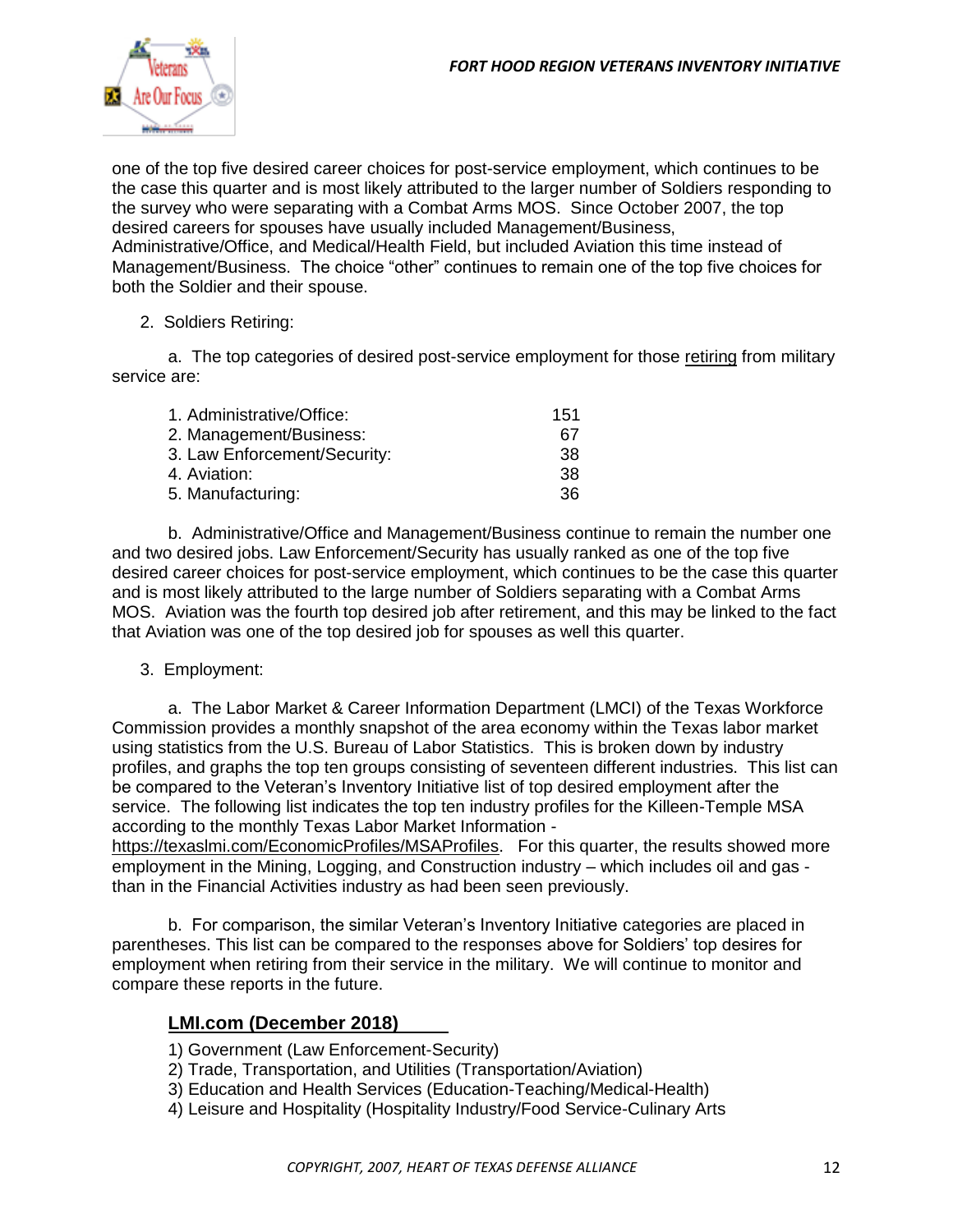

- 5) Professional and Business Services (Management-Business/Admin-Office)
- 6) Manufacturing (Manufacturing)
- 7) Mining, Logging, Construction (Construction)
- 8) Financial Activities (Management-Business/Admin-Office)
- 9) Other Services (Other/Equipment Maintenance Repair)
- 10) Information (Computer-Software/Communication-Electronics)

## **F. REASONS FOR REMAINING IN THE MSA:**

1. In 2013, the survey was revised to gain more clarity on the Quality of Life factors cited by separating Soldiers that impact their decision to remain in Central Texas or go elsewhere after their service ends. The majority of those completing the survey that identified they were staying locally said it was due to the MSA quality of life. For the first time ever, the second largest group staying was due to finding a job locally, while the next highest group were Soldiers whose intent was to complete their education. With the addition of Texas A&M-Central Texas to the MSA, the Soldiers and their spouses now have the opportunity to complete their baccalaureate or master's degree while remaining in an area with a lower cost of living compared to other areas with universities. We will continue to monitor this response for future quarters.

# **Reasons for Remaining Inside the MSA** 4th Quarter FY 2018

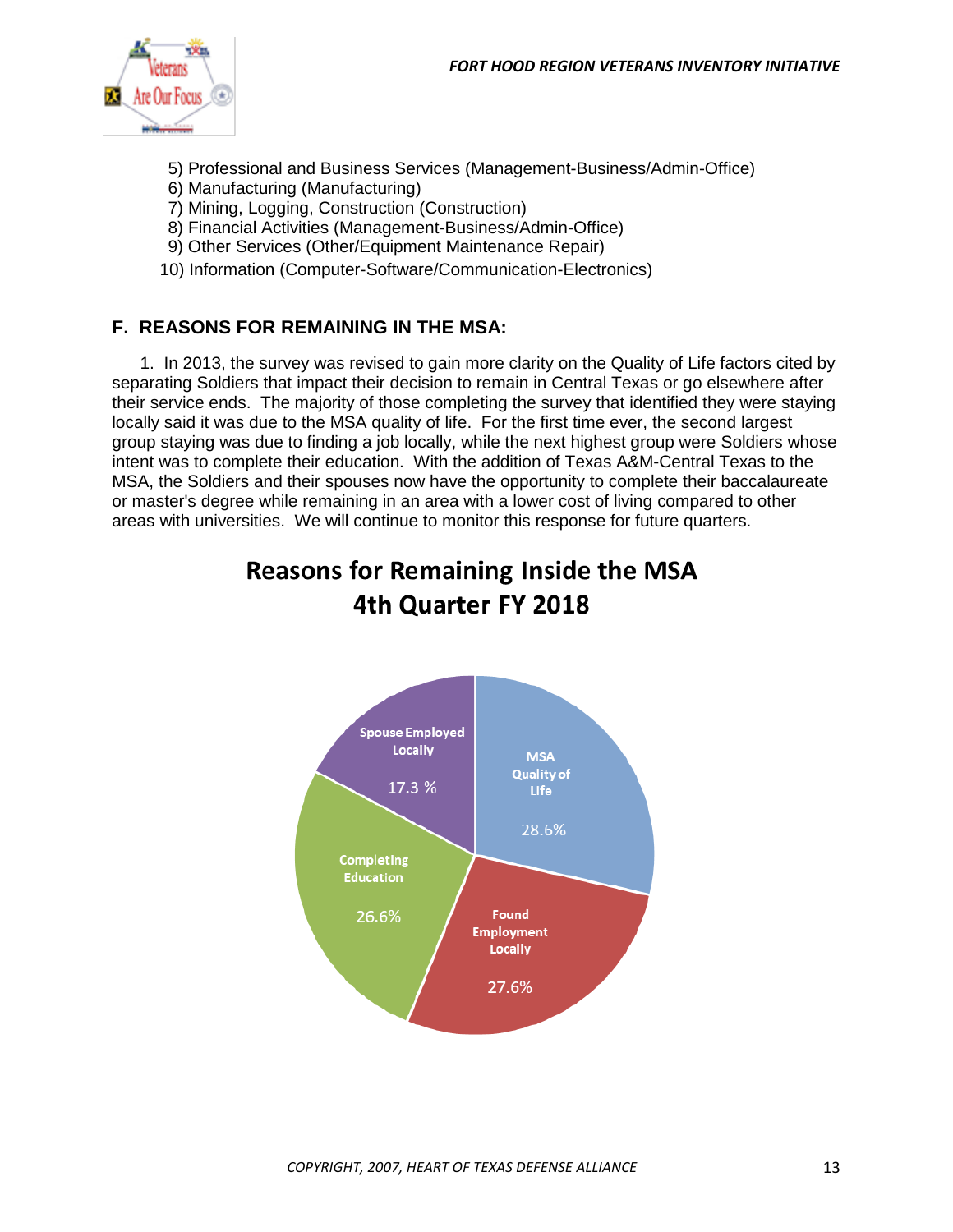

2. The graph below addresses the reasons for those service members not staying in the MSA after separation. The majority of those choosing to live outside of the MSA after separation mainly wanted to return to their home of record, while the second largest group stated that seeking employment elsewhere was their primary reason. These have been the top two reasons for the past sixteen quarters. While returning to home of record is not something that can be improved for the area, available and desirable employment and the perception of the MSA quality of life are areas that can be improved.

# **Reasons for Living Outside of the MSA** 4th Quarter FY 2018



**G. EDUCATION LEVEL OF THOSE REMAINING IN THE REGION:** Respondents are asked to provide their highest level of educational attainment. For this quarter, 190 of 302 (62.9%) percent of the respondents who intend to remain in the region have some level of postsecondary education:

- ❖ Some College 119 (39.4%)
- ❖ Associates Degree 31 (10.3%)
- ❖ Baccalaureate Degree 29 (9.6%)
- ❖ Masters/PhD Degree 11 (3.6%)
- 1. The data from over 44,000 Soldiers separating during the last ten years indicates that for those Soldiers who intend to remain in the Killeen-Temple-Fort Hood MSA (both retirement eligible and non-retirement eligible), educational attainment for those completing Some College had a slight decrease from 3rd Quarter 2018, whereas those completing their Associate's increased, and those completing their Bachelor's remained the same. Because the numbers responding to the survey during the past few quarters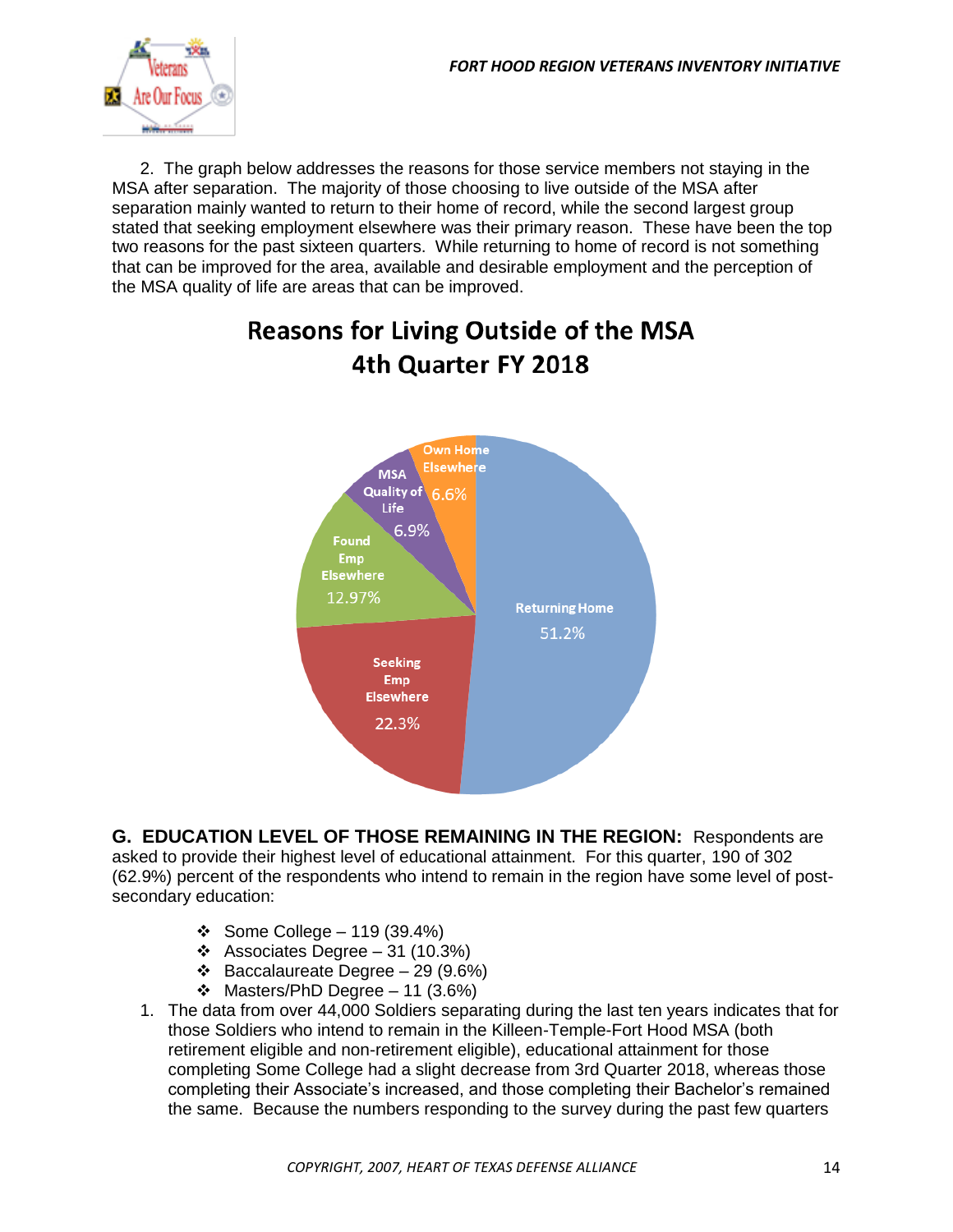

were much smaller than normal, we will continue to monitor these results in future reports of those separating from the service. Although not the case this quarter, traditionally with the availability of Texas A&M Central Texas as an area upper university, the numbers of those Soldiers pursuing a higher education degree has been higher than it had been in the past before the opening of this area upper level university. This data is further affirmation that those Soldiers leaving the service provide a large amount of highly educated potential employees for the area.



#### **EDUCATIONAL ATTAINMENT FOR THOSE NOT STAYING**